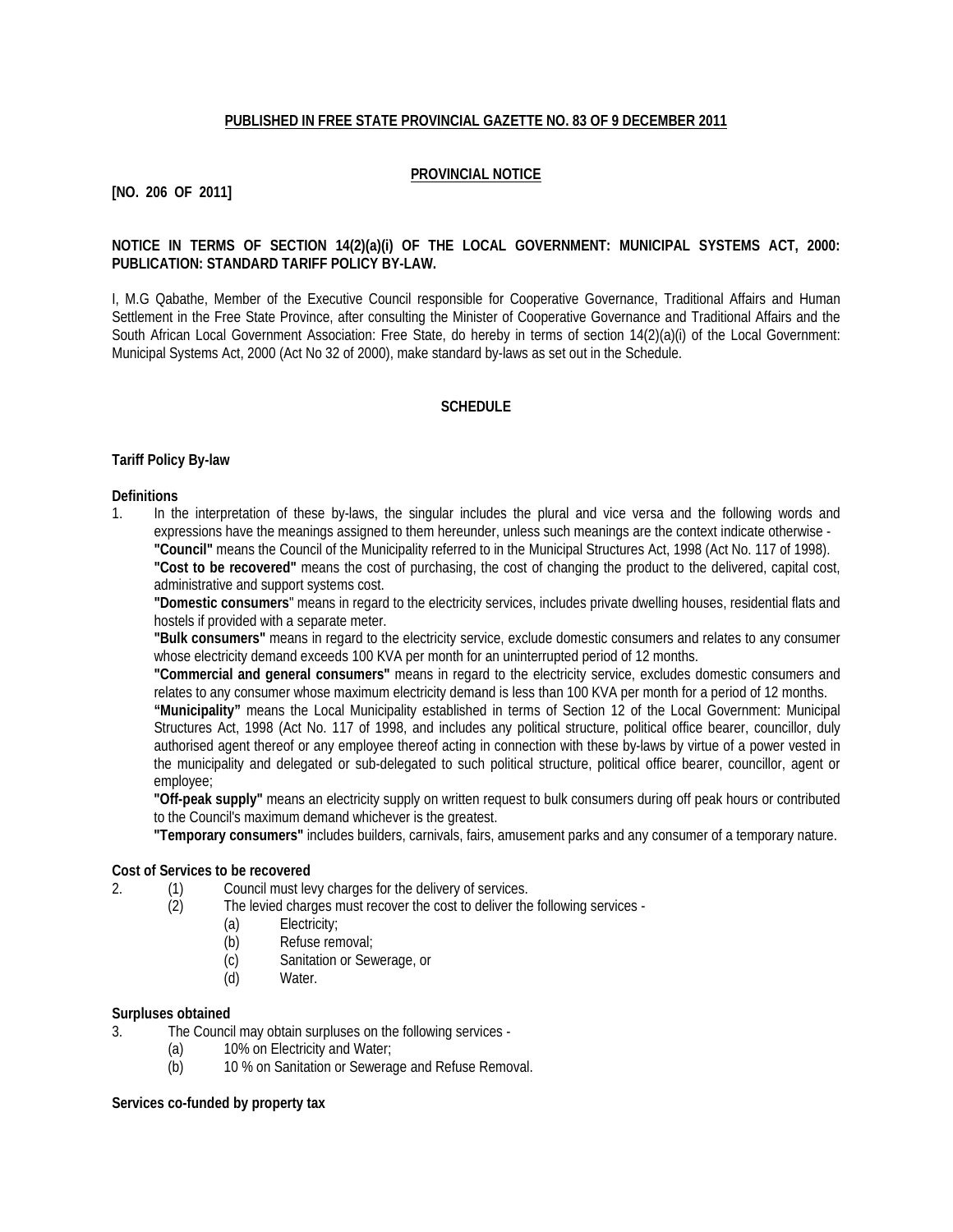- 4. (1) Council may charge regularity tariffs to recover cost to deliver the following services:-
	- (a) Libraries;
	- (b) Cemeteries;
	- (c) Nature Reserves;<br>(d) Pleasure Resorts;
	- Pleasure Resorts;
	- (e) Fire Services;
	- (f) Information Services.
	- (2) Council may adjust the service charges annually with the Consumer Price Index on 1 July each year.

# **Electricity Services**

- 5. (1) Council may provide the number of units of electricity free to indigent households as determined in its indigent policy.
	- (2) Council may charge basic tariffs differentiated amongst various consumers.
	- Council may charge the following tariffs -
		- (a) Availability charges based on consumption, type of stands and nature of consumers.
		- (b) Consumption charges per KWH-
			- (i) Domestic Consumers;
			- (ii) Commercial and General Consumers;
			- (iii) Bulk Consumers;
			- (iv) Temporary Consumers;
			- (v) Selected bulk Consumers (up to 7% surcharge is applicable).
		- (c) Consumption charges (per KVA demand)
			- (i) Bulk Consumers;
			- (ii) Off-peak hours;<br>(iii) Selective bulk co
			- Selective bulk consumer (a surcharge of 7% is applicable).
		- (d) Special charges
			- (i) Test of meter;
			- (ii) Special reading;
			- (iii) Connection fees.
		- (e) VAT is not included in the tariffs and must and be added.
	- (4) Council may lower business tariffs in line with National Electricity Regular policy and incentive schemes of Council.
	- (5) All electrical supplies must be metered.

# **Refuse Removal**

- 6. (1) Council subsidises refuse removal to the indigent households as determined in the indigent policy.
	- (2) Council may charge the following rates
		- (a) Refuse removals from private dwellings, hospitals, churches, boarding houses, sport clubs, charitable institutions: once a week per bin.
		- (b) Block of flats: per flat, three times per week
		- (c) Removal from business premises, offices, industrial premises and government institutions: per bin, five times per week
		- (d) Compacted refuse: per removal
			- (i) Per 0.084 m3
			- (ii) Per container unit per m3
		- (e) Per mass container
			- (i)  $1,1$  m3 capacity<br>(ii)  $5,5$  m3 capacity
			- 5,5 m3 capacity
			- (iii) 4 m3 capacity
			- (iv) 750 litre capacity
			- (v) 600 litre capacity
			- (vi) 1,75 m3 capacity
		- (f) Medical waste: per removal
		- (g) Renting of mass containers
			-
			- (i)  $5,5 \text{ m3 per week}$ <br>(ii)  $5,5 \text{ m3 per month}$ 5,5 m3 per month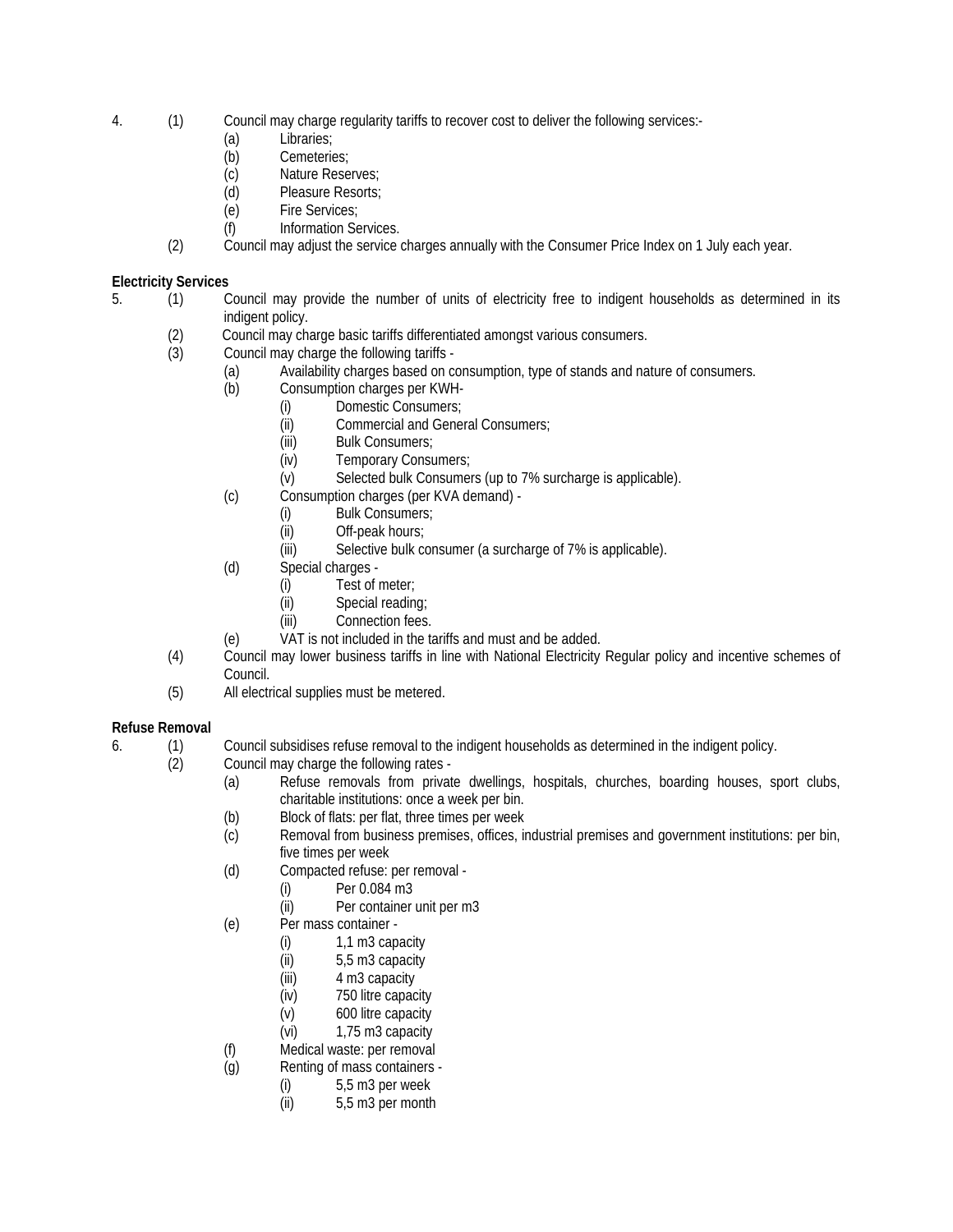- (iii) 1,75 m3; 1,1 m3; 0,75 m3 and 0,6 m3: per month
- (iv) 3 m3 and 3 m3: per month
- (h) Vacuum tank services
	- (i) Special removals
	- (ii) Garden refuse
	- (iii) Building rubble or bulk refuse
- (i) Removal of dead animals.
- (j) Cleaning premises of long grass, weeds, shrubs and accumulation of refuse.
- (k) Rending cleansing services out of town.
- (l) Sale of plastic bags.
- (m) All other services for which provision has not been made.
- (n) VAT is not included and should be added.

# **Sanitation or Sewerage**

- 7. (1) Council may grant a subsidy for the indigents as defined in the Indigent Policy.<br>(2) Council must apply the principle of equality for this service.
	- Council must apply the principle of equality for this service.
	- (3) Council may charge the following tariffs:
		- (a) Application fees (building plans);
		- (b) Usage charges (operational charges) differentially;
		- (c) Availability charges
			- (i) Based on size of land;
			- (ii) Special usage.
		- (d) Work charges
			- (i) Sealing openings;<br>(ii) Re-openings seale
			- Re-openings sealed;
			- (iii) Removing blockages;
			- (iv) Alterations to gullies;
			- (v) Connection to sewer;
		- (e) VAT is not included and must be added.

# **Water Services**

- 8. (1) Council may provide the water free to indigent households as determined in its indigent policy.
	- (2) Council may charge the following tariffs:
		- (a) Availability charges;<br>(b) Consumption charge
		- Consumption charges -
			- (i) Metered supply
				- (aa) A sliding scale will be applicable to domestic consumers and will be as follows: 0-6 KL;
					- 7-10 KL;
					- 11-40 KL $\cdot$
					- Above 40 KL.
					- (bb) With water restrictions an increased tariff may be charged on the following sliding scale:
						- $0 6$  KL;
						- 7-10 KL; 11-40 KL;
						- 41-100 KL;
						-
						- Above 100 KL.
		- (c) Metered supply
			- (i) With water restrictions the sliding scale will be the same as mentioned in sub section  $(2)(b)(i)(aa)$ .
		- (d) Metered supply: Businesses and industries
			- (i) The Council may charge a uniform tariff per KL for businesses and industries.
		- (e) Charges for connections to the main.
		- (f) Charges for connection of water supply.